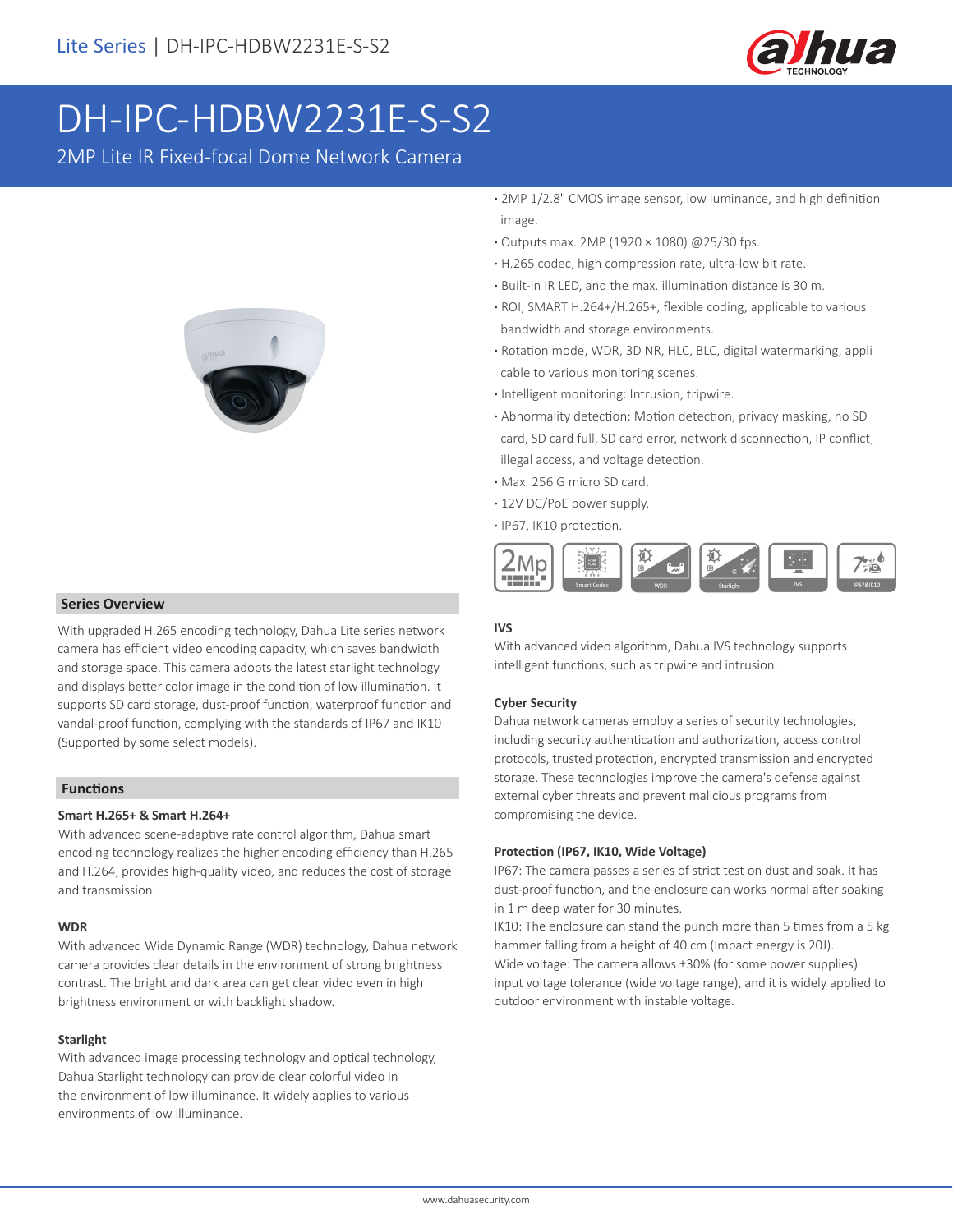# Lite Series | DH-IPC-HDBW2231E-S-S2

# **Technical Specification**

| Camera                          |                  |                                                                                                                   |                      |                      |                     |
|---------------------------------|------------------|-------------------------------------------------------------------------------------------------------------------|----------------------|----------------------|---------------------|
| <b>Image Sensor</b>             |                  | 1/2.8" CMOS                                                                                                       |                      |                      |                     |
| Max. Resolution                 |                  | 1920 (H) × 1080 (V)                                                                                               |                      |                      |                     |
| <b>ROM</b>                      |                  | 128 MB                                                                                                            |                      |                      |                     |
| <b>RAM</b>                      |                  | 128 MB                                                                                                            |                      |                      |                     |
| <b>Scanning System</b>          |                  | Progressive                                                                                                       |                      |                      |                     |
| <b>Electronic Shutter Speed</b> |                  | Auto/Manual 1/3 s-1/100,000 s                                                                                     |                      |                      |                     |
| Min. Illumination               |                  | 0.002 Lux@F1.6 (Color, 30 IRE)<br>0.0002 Lux@F1.6 (B/W, 30 IRE)<br>0 Lux (Illuminator on)                         |                      |                      |                     |
| S/N Ratio                       |                  | > 56 dB                                                                                                           |                      |                      |                     |
| <b>Illumination Distance</b>    |                  | 30 m (98.43 ft) (IR)                                                                                              |                      |                      |                     |
| Illuminator On/Off Control      |                  | Auto; manual                                                                                                      |                      |                      |                     |
| <b>Illuminator Number</b>       |                  | 3 (IR LED)                                                                                                        |                      |                      |                     |
| Pan/Tilt/Rotation Range         |                  | Pan: 0°-355°<br>Tilt: 0°-65°<br>Rotation: 0°-355°                                                                 |                      |                      |                     |
| Lens                            |                  |                                                                                                                   |                      |                      |                     |
| Lens Type                       |                  | Fixed-focal                                                                                                       |                      |                      |                     |
| Lens Mount                      |                  | M12                                                                                                               |                      |                      |                     |
| Focal Length                    |                  | 2.8 mm; 3.6 mm                                                                                                    |                      |                      |                     |
| Max. Aperture                   |                  | 2.8 mm: F1.6<br>3.6 mm: F1.6                                                                                      |                      |                      |                     |
| Field of View                   |                  | 2.8 mm: Horizontal: 107°; Vertical: 56°; Diagonal: 127°<br>3.6 mm: Horizontal: 88°; Vertical: 44°; Diagonal: 105° |                      |                      |                     |
| <b>Iris Control</b>             |                  | Fixed                                                                                                             |                      |                      |                     |
| Close Focus Distance            |                  | 2.8 mm: 0.7 m (2.30 ft)<br>3.6 mm: 1.3 m (4.27 ft)                                                                |                      |                      |                     |
| <b>DORI Distance</b>            | Lens             | Detect                                                                                                            | Observe              | Recognize            | Identify            |
|                                 | $2.8 \text{ mm}$ | 43.9 m<br>(144.03 ft)                                                                                             | 17.5 m<br>(57.41 ft) | 8.8 m<br>(28.87 ft)  | 4.4 m<br>(14.44 ft) |
|                                 | 3.6 mm           | 58.9 m<br>(193.24 ft)                                                                                             | 23.6 m<br>(77.43 ft) | 11.8 m<br>(38.71 ft) | 5.9 m<br>(19.36 ft) |
| Smart Event                     |                  |                                                                                                                   |                      |                      |                     |

| <b>IVS</b>               | Tripwire; intrusion                                                                                                                                                                                                                                                |
|--------------------------|--------------------------------------------------------------------------------------------------------------------------------------------------------------------------------------------------------------------------------------------------------------------|
| Video                    |                                                                                                                                                                                                                                                                    |
| Video Compression        | H.265; H.264; H.264B; MJPEG (Only supported by the<br>sub stream)                                                                                                                                                                                                  |
| Smart Codec              | Smart H.265+; Smart H.264+                                                                                                                                                                                                                                         |
| Video Frame Rate         | Main stream:<br>1920 × 1080@1-25/30 fps<br>Sub stream:<br>$704 \times 576@1 - 25$ fps<br>704 × 480@1-30 fps<br>*The values above are the max, frame rates of each<br>stream; for multiple streams, the values will be subjected<br>to the total encoding capacity. |
| <b>Stream Capability</b> | 2 streams                                                                                                                                                                                                                                                          |

| Resolution                | 1080p (1920 × 1080); 1.3M (1280 × 960); 720p (1280<br>× 720); D1 (704 × 576/704 × 480); VGA (640 × 480); CIF<br>$(352 \times 288/352 \times 240)$                                                                                                                     |
|---------------------------|-----------------------------------------------------------------------------------------------------------------------------------------------------------------------------------------------------------------------------------------------------------------------|
| <b>Bit Rate Control</b>   | CBR/VBR                                                                                                                                                                                                                                                               |
| Video Bit Rate            | H.264: 32 kbps-6144 kbps<br>H.265: 12 kbps-6144 kbps                                                                                                                                                                                                                  |
| Day/Night                 | Auto(ICR)/Color/B/W                                                                                                                                                                                                                                                   |
| BLC                       | Yes                                                                                                                                                                                                                                                                   |
| HLC                       | Yes                                                                                                                                                                                                                                                                   |
| WDR                       | 120 dB                                                                                                                                                                                                                                                                |
| <b>White Balance</b>      | Auto; natural; street lamp; outdoor; manual; regional<br>custom                                                                                                                                                                                                       |
| Gain Control              | Auto; manual                                                                                                                                                                                                                                                          |
| Noise Reduction           | 3D NR                                                                                                                                                                                                                                                                 |
| <b>Motion Detection</b>   | OFF/ON (4 areas, rectangular)                                                                                                                                                                                                                                         |
| Region of Interest (RoI)  | Yes (4 areas)                                                                                                                                                                                                                                                         |
| <b>Smart Illumination</b> | Yes                                                                                                                                                                                                                                                                   |
| Image Rotation            | 0°/90°/180°/270° (Support 90°/270° with 1080p<br>resolution and lower)                                                                                                                                                                                                |
| Mirror                    | Yes                                                                                                                                                                                                                                                                   |
| Privacy Masking           | 4 areas                                                                                                                                                                                                                                                               |
| Alarm                     |                                                                                                                                                                                                                                                                       |
| Alarm Event               | No SD card; SD card full; SD card error; network<br>disconnection; IP conflict; illegal access; motion<br>detection; video tampering; defocus detection; tripwire;<br>intrusion; voltage detection; security exception                                                |
| Network                   |                                                                                                                                                                                                                                                                       |
| Network Port              | RJ-45 (10/100 Base-T)                                                                                                                                                                                                                                                 |
| SDK and API               | Yes                                                                                                                                                                                                                                                                   |
| <b>Cyber Security</b>     | Video encryption; firmware encryption; configuration<br>encryption; Digest; WSSE; account lockout; security logs;<br>IP/MAC filtering; generation and importing of X.509<br>certification; syslog; HTTPS; 802.1x; trusted boot; trusted<br>execution; trusted upgrade |
| Network Protocol          | IPv4; IPv6; HTTP; TCP; UDP; ARP; RTP; RTSP; RTCP; RTMP;<br>SMTP; FTP; SFTP; DHCP; DNS; DDNS; QoS; UPnP; NTP;<br>Multicast; ICMP; IGMP; NFS; PPPoE; Boujour                                                                                                            |
| Interoperability          | ONVIF (Profile S/Profile G/Profile T); CGI; P2P; Milestone                                                                                                                                                                                                            |
| User/Host                 | 20 (Total bandwidth: 48 M)                                                                                                                                                                                                                                            |
| Storage                   | FTP; SFTP; Micro SD card (support max. 256 G); NAS                                                                                                                                                                                                                    |
| Browser                   | IE<br>Chrome<br>Firefox                                                                                                                                                                                                                                               |
| Management Software       | Smart PSS; DSS; DMSS                                                                                                                                                                                                                                                  |
| Mobile Client             | IOS; Android                                                                                                                                                                                                                                                          |
| Certification             |                                                                                                                                                                                                                                                                       |
| Certifications            | CE-LVD: EN 62368-1<br>CE-EMC: Electromagnetic Compatibility Directive<br>2014/30/EU<br>FCC: 47 CFR FCC Part 15, Subpart B<br>UL/CUL: UL60950-1 CAN/CSA C22.2 No.60950-1-07                                                                                            |